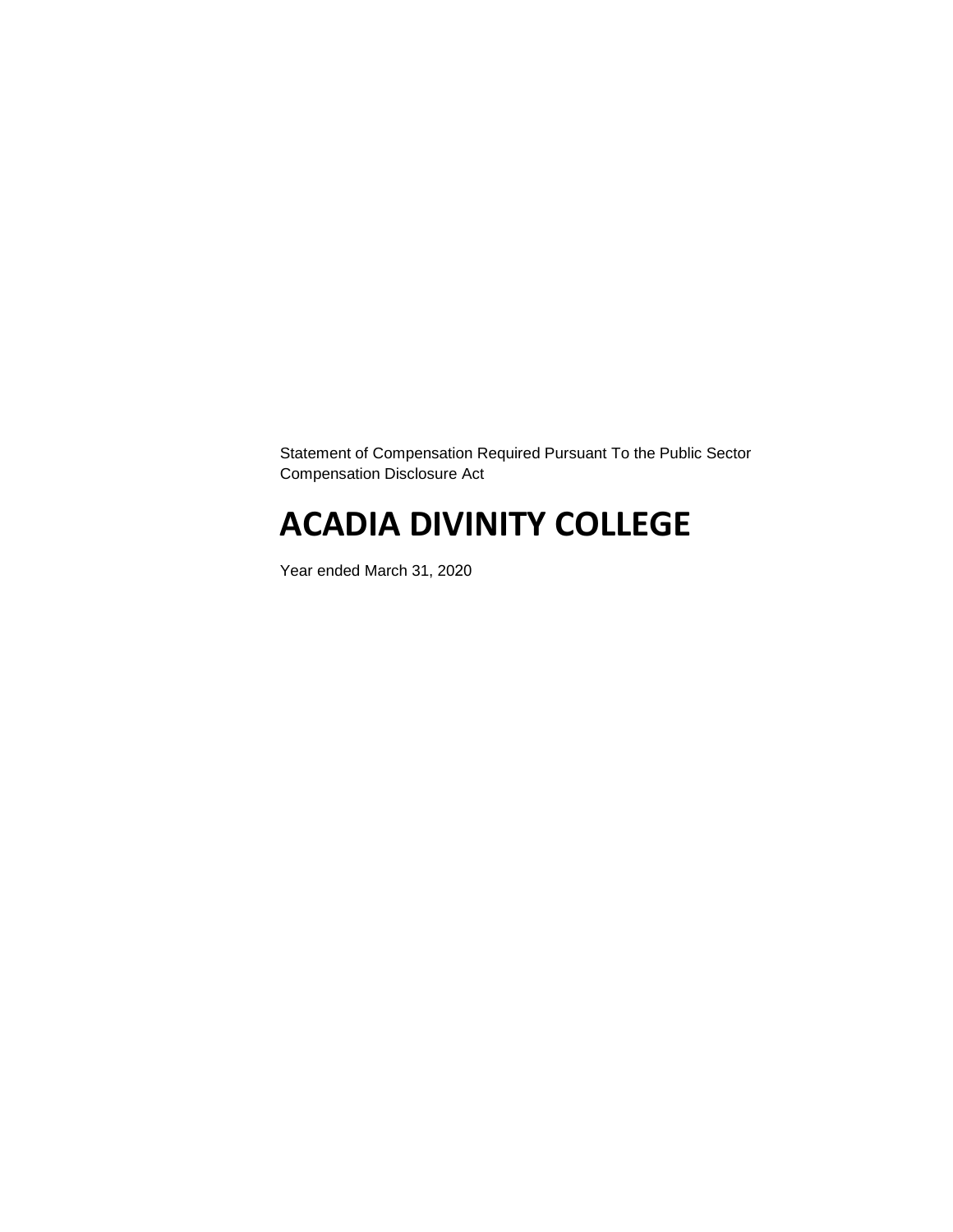

 KPMG LLP Purdy's Wharf Tower 1 1959 Upper Water Street, Suite 1500 Halifax NS B3J 3N2 Telephone 902-492-6000 Fax 902-492-1307 www.kpmg.ca

### **INDEPENDENT AUDITORS' REPORT**

To the Board of Trustees of Acadia Divinity College

### *Opinion*

We have audited the Statement of Compensation Required Pursuant to the Public Sector Compensation Disclosure Act for Acadia Divinity College (the "Entity") for the year ended March 31, 2020 and notes. (Hereinafter referred to as the "statement").

In our opinion, the accompanying statement for the year ended March 31, 2020 of the Entity is prepared, in all material respects, in accordance with the financial reporting provisions in section 3 of the Public Sector Compensation Disclosure Act dated December 10, 2010.

### *Basis for Opinion*

We conducted our audit in accordance with Canadian generally accepted auditing standards. Our responsibilities under those standards are further described in the "**Auditors' Responsibilities for the Audit of the Statement**" section of our auditors'report.

We are independent of the Entity in accordance with the ethical requirements that are relevant to our audit of the statement in Canada and we have fulfilled our other ethical responsibilities in accordance with these requirements.

We believe that the audit evidence we have obtained is sufficient and appropriate to provide a basis for our opinion.

#### *Emphasis of Matter – Financial Reporting Framework*

We draw attention to the Basis of Reporting note in the statement, which describes the applicable financial reporting framework and the purpose of the statement.

The statement is prepared to meet the requirements of the Public Sector Compensation Disclosure Act dated December 10, 2010. As a result, the statement may not be suitable for another purpose.

Our opinion is not modified in respect of this matter.

#### *Responsibilities of Management and Those Charged with Governance for the Statement*

Management is responsible for the preparation of the statement in accordance with the financial reporting provisions in section 3 of the Public Sector Compensation Disclosure Act dated December 10, 2010. This includes determining thatthe applicable financial reporting framework is an acceptable basis for the preparation of the statement in the circumstances, and for such internal control as management determines is necessary to enable the preparation of a statement that is free from material misstatement, whether due to fraud or error.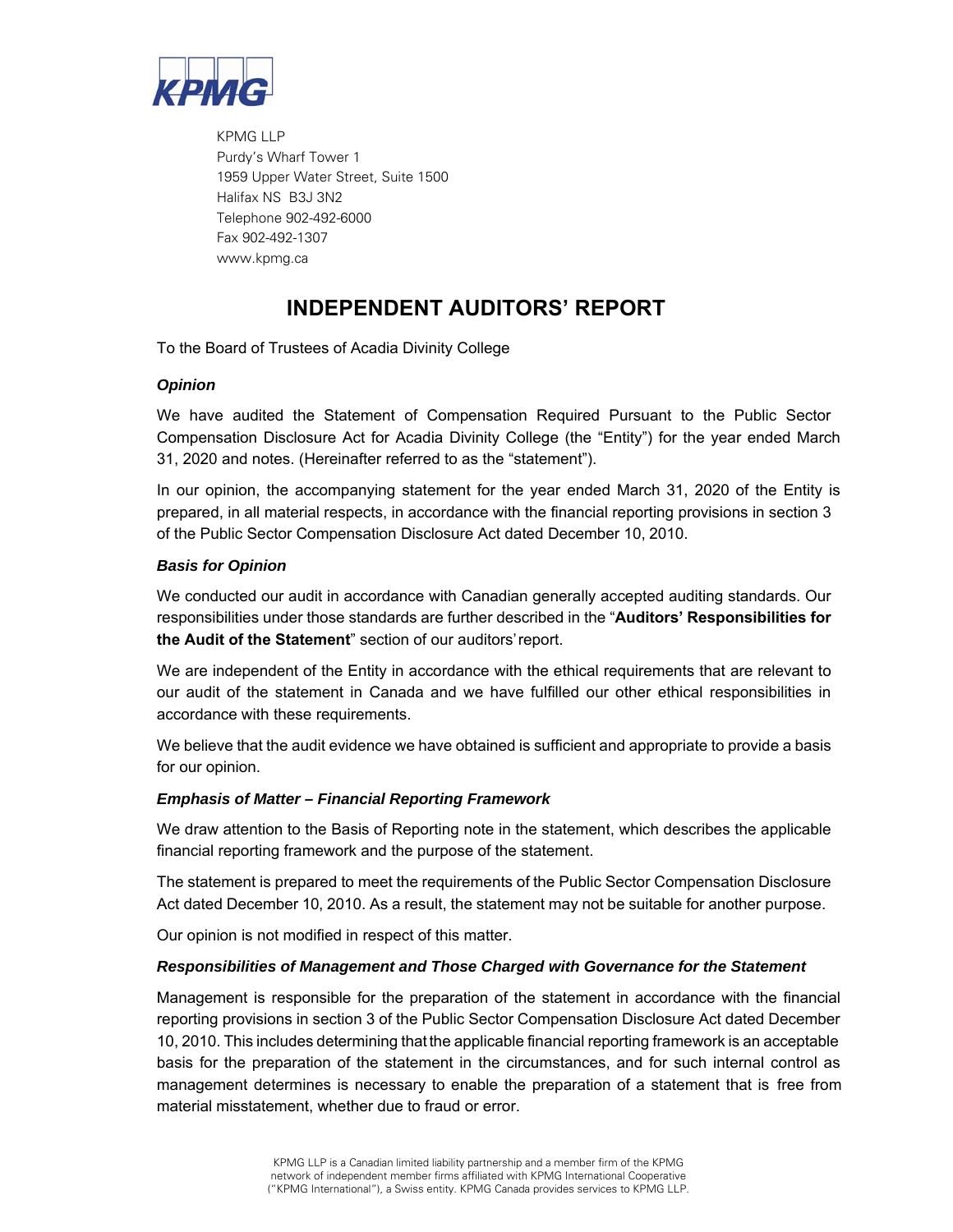

Those charged with governance are responsible for overseeing the Entity's financial reporting process.

### *Auditors' Responsibilities for the Audit of the Statement*

Our objectives are to obtain reasonable assurance about whether the statement as a whole is free from material misstatement, whether due to fraud or error, and to issue an auditors' report that includes our opinion.

Reasonable assurance is a high level of assurance, but is not a guarantee that an audit conducted in accordance with Canadian generally accepted auditing standards will always detect a material misstatement when it exists.

Misstatements can arise from fraud or error and are considered material if, individually or in the aggregate, they could reasonably be expected to influence the economic decisions of users taken on the basis of the statement.

As part of an audit in accordance with Canadian generally accepted auditing standards, we exercise professional judgment and maintain professional skepticism throughout the audit.

We also:

 Identify and assess the risks of material misstatement of the statement, whether due to fraud or error, design and perform audit procedures responsive to those risks, and obtain audit evidence that is sufficient and appropriate to provide a basis for our opinion.

The risk of not detecting a material misstatement resulting from fraud is higher than for one resulting from error, as fraud may involve collusion, forgery, intentional omissions, misrepresentations, or the override of internal control.

- Obtain an understanding of internal control relevant to the audit in order to design audit procedures that are appropriate in the circumstances, but not for the purpose of expressing an opinion on the effectiveness of the Entity's internal control.
- Evaluate the appropriateness of accounting policies used and the reasonableness of accounting estimates and related disclosures made by management.

 $k$ *PMG*  $\mu$ 

Chartered Professional Accountants, Licensed Public Accountants Halifax, Canada June 24, 2020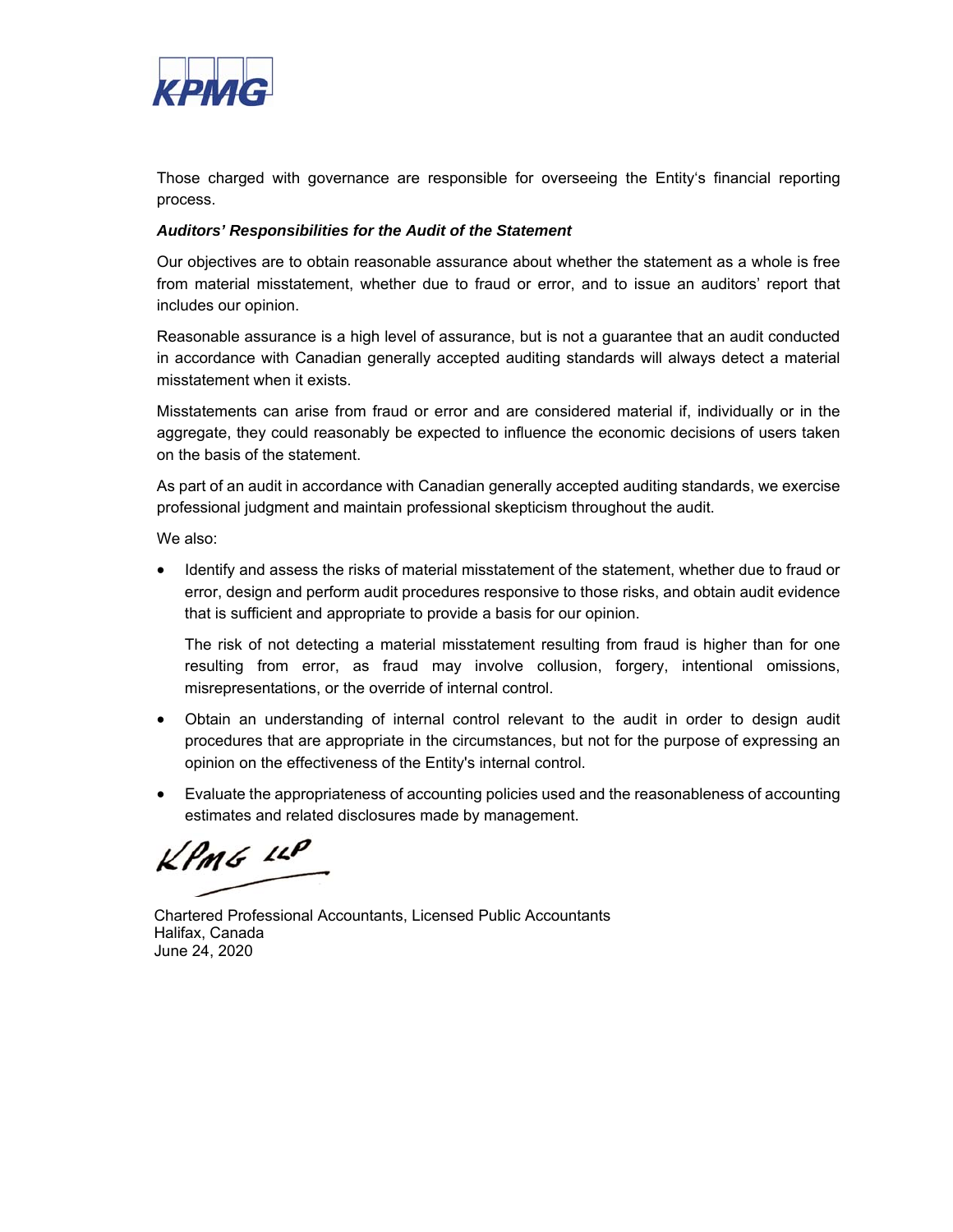# **ACADIA DIVINITY COLLEGE**

### **Statement of Compensation Required Pursuant to the Public Sector Compensation Disclosure Act** Year Ended March 31, 2020

Section 3 of the *Public Sector Compensation Disclosure Act* of the Province of Nova Scotia requires public sector bodies to publicly disclose the amount of compensation it pays or provides, directly or indirectly, to any person in the fiscal year if the amount of compensation to that person is one hundred thousand dollars or more including compensation paid to, or for the benefit of, each of its board members, officers, employees, contractors and consultants.

For the year ended March 31, 2020, the following board members, officers and employees received compensation of \$100,000 or more:

| Last Name, First Name | <b>Compensation Paid (\$)</b> |
|-----------------------|-------------------------------|
| Gardner, Harry        | \$135.060                     |
| Robbins, Anna         | \$128.682                     |
| McMullin, Stephen     | \$100.272                     |